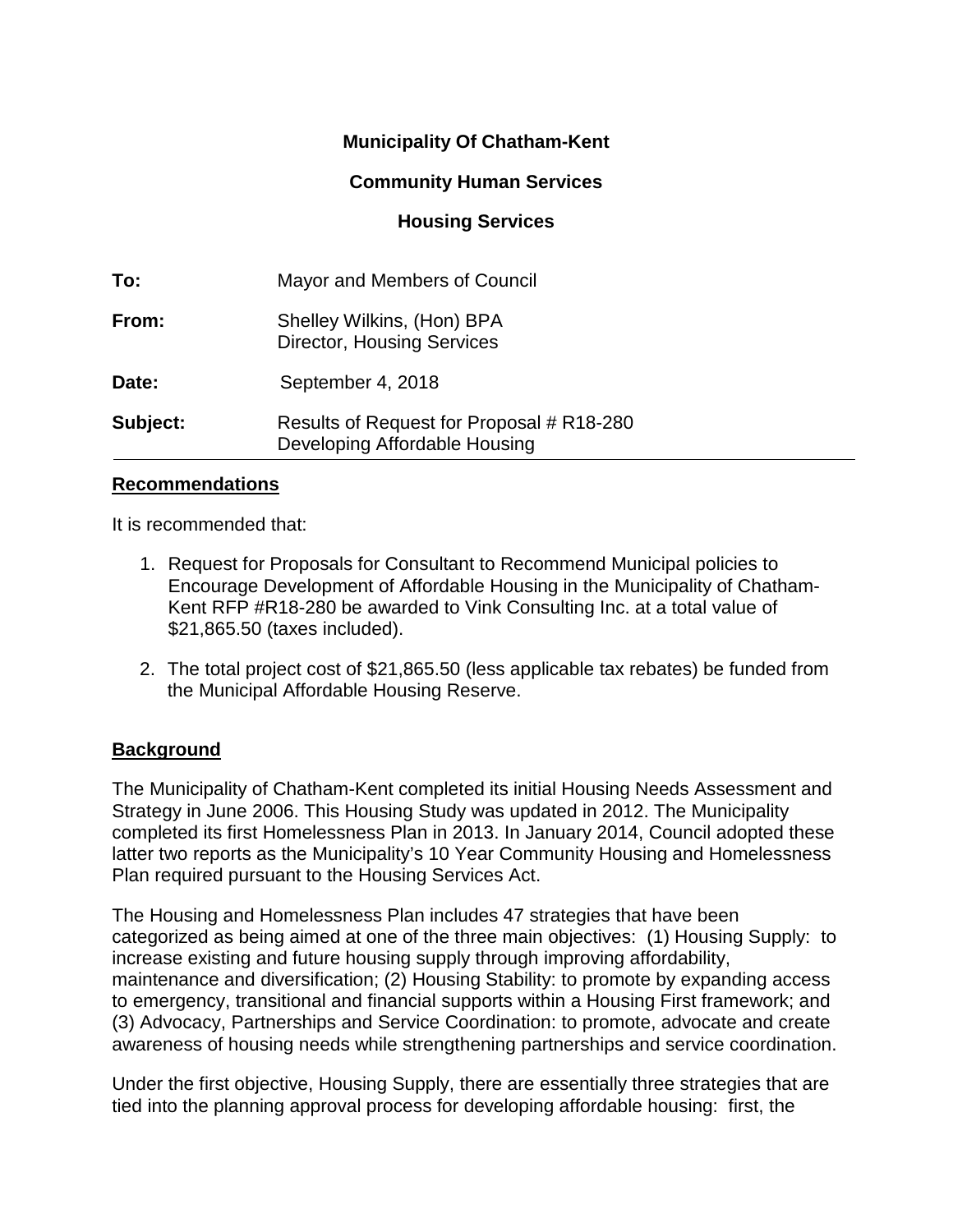Official Plan needed to be updated to include housing targets and objectives, aligning with the Provincial Policy Statement. This was achieved with Official Plan Amendment (OPA) No. 28, approved by the Ministry of Municipal Affairs and Housing on May 28, 2015. The second strategy involved updating the Comprehensive Zoning By-law to implement the policy changes made by OPA No. 28. Council adopted the updated Comprehensive Zoning By-law on February 12, 2018. The third strategy is to establish specific corporate policies that are designed to encourage both private for profit and/or private non-profit proponents and developers to create new affordable housing within the Municipality.

### **Comments**

Earlier this year, in consultation with the Planning Director and the former Director of Employment and Social Services, the need to move ahead with the strategies identified in the Council approved 10 year Community Housing and Homelessness Plan with respect to recommending affordable housing development policies to Council was discussed. It was determined that this work was best suited to be completed by an external consultant. The Director of Housing Services, with the assistance of the Purchasing Officer, issued Request for Proposal (RFP) # R18-280 on July 31, 2018 and the RFP closed on August 15, 2018. There were a total of 14 Plan Takers and 6 submissions were received.

Each proposal received was evaluated based upon (a) knowledge and experience and (b) their development plan. Proponents had to obtain a minimum of 75% in order to have their submission evaluated, which all of them did. Price was worth 30% of the final score. A RFP Evaluation Committee was established, including representation from Housing Services, Planning Services and Employment and Social Services<sup>[1](#page-1-0)</sup>. Average scores were determined to come to the following final scores:

| <b>Total</b><br><b>Score</b> | <b>Company Name</b>       | Amount<br>(including HST) | <b>Rank</b>   |
|------------------------------|---------------------------|---------------------------|---------------|
| 61.6                         | urbanMetrics Inc.         | \$37,835.00               | 5             |
| 91.5                         | Vink Consulting Inc.      | \$21,865.50               |               |
| 77.75                        | SHS Inc.                  | \$30,244.00               | 3             |
| 70.1                         | Canadian Urban Institute  | \$37,638.00               | 4             |
| 89.6                         | Tim Welch Consulting Inc. | \$22,148.00               | $\mathcal{P}$ |

<span id="page-1-0"></span> $\overline{a}$ <sup>1</sup> The Building and Development Division was also asked to participate. However due to summer vacation schedules they were unable to participate within the timeframe given.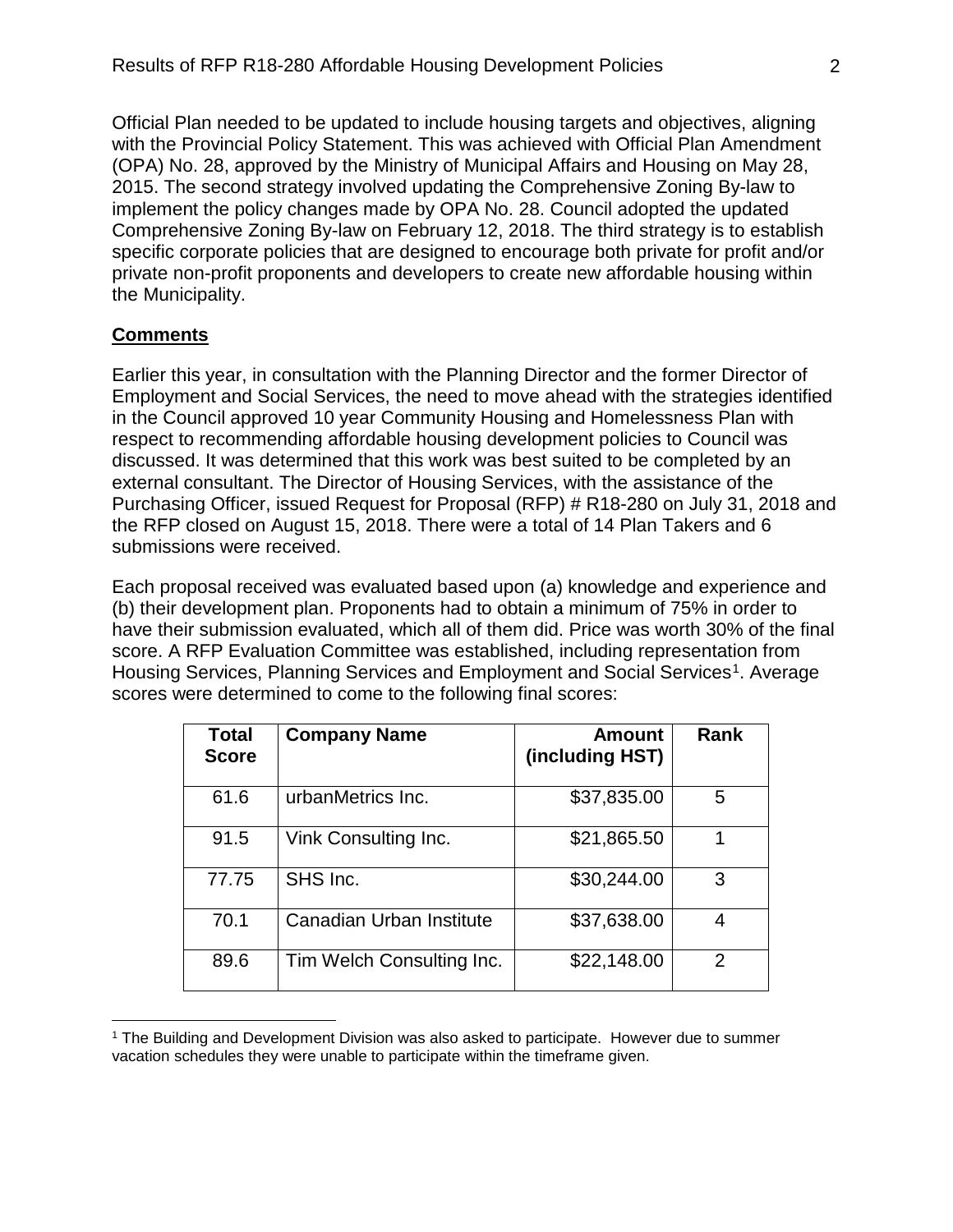| 55.8 | <b>MNP LLP</b> | \$66,105.00 |  |
|------|----------------|-------------|--|
|      |                |             |  |

#### **Areas of Strategic Focus and Critical Success Factors**

The recommendations in this report support the following areas of strategic focus:

- $\boxtimes$  Economic Prosperity: Chatham-Kent is an innovative and thriving community with a diversified economy
- $\boxtimes$  A Healthy and Safe Community: Chatham-Kent is a healthy and safe community with sustainable population growth
- $\Box$  People and Culture: Chatham-Kent is recognized as a culturally vibrant, dynamic, and creative community
- $\Box$  Environmental Sustainability: Chatham-Kent is a community that is environmentally sustainable and promotes stewardship of our natural resources

The recommendations in this report support the following critical success factors:

- $\boxtimes$  Financial Sustainability: The Corporation of the Municipality of Chatham-Kent is financially sustainable
- $\boxtimes$  Open, Transparent and Effective Governance: The Corporation of the Municipality of Chatham-Kent is open, transparent and effectively governed with efficient and bold, visionary leadership
- $\Box$  Has the potential to support all areas of strategic focus & critical success factors
- $\Box$  Neutral issues (does not support negatively or positively)

#### **Consultation**

The Purchasing Officer assisted with the RFP process in accordance with corporate policies and procedures.

The RFP Evaluation Committee included:

• Director, Housing Services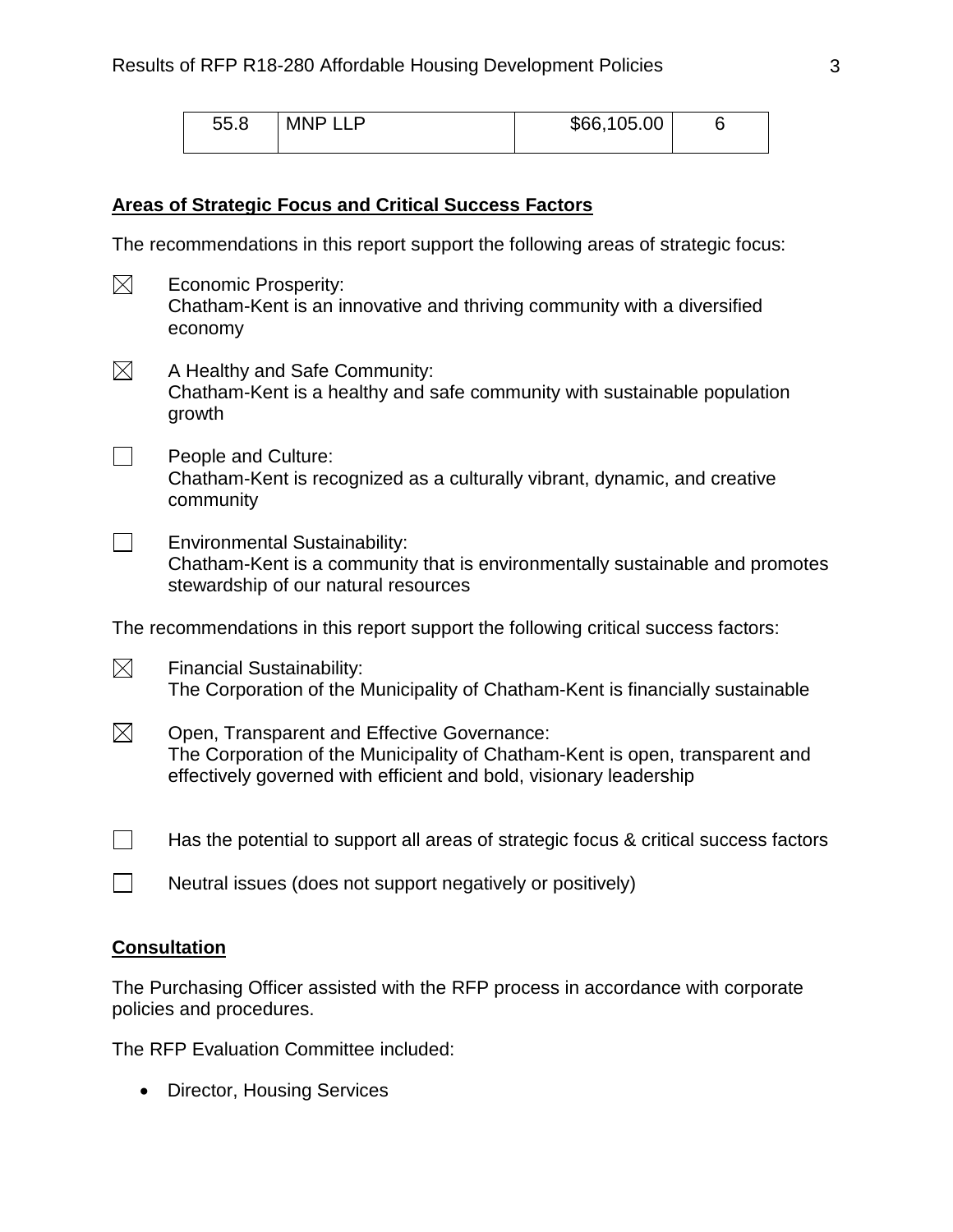- Program Manager, Housing Services
- Director, Planning Services
- Program Manager, Employment and Social Services

A Financial Analyst I, Financial Services has reviewed and confirmed the financial implications section for accuracy.

## **Financial Implications**

The total cost for this work is \$21,865.50 (minus the applicable tax rebates). It is proposed that this be paid for from the Municipal Affordable Housing Reserve.

Prepared by:

\_\_\_\_\_\_\_\_\_\_\_\_\_\_\_\_\_\_\_\_\_\_\_\_\_\_\_\_\_ Shelley Wilkins, (Hon) BPA, CMM III Director, Housing Services

Reviewed by:

\_\_\_\_\_\_\_\_\_\_\_\_\_\_\_\_\_\_\_\_\_\_\_\_\_\_\_\_\_\_\_\_\_\_\_\_\_ Dr. April Rietdyk, RN, BScN, MHS, PHD PUBH General Manager Community Human Services

Consulted and confirmed the content of the consultation section of the report by:

\_\_\_\_\_\_\_\_\_\_\_\_\_\_\_\_\_\_\_\_\_\_\_\_\_\_\_\_\_\_\_\_ \_\_\_\_\_\_\_\_\_\_\_\_\_\_\_\_\_\_\_\_\_\_\_\_\_\_\_\_\_\_\_\_

\_\_\_\_\_\_\_\_\_\_\_\_\_\_\_\_\_\_\_\_\_\_\_\_\_\_\_\_\_\_\_\_\_\_\_\_ Bruce McAllister, Director, Planning Services

\_\_\_\_\_\_\_\_\_\_\_\_\_\_\_\_\_\_\_\_\_\_\_\_\_\_\_\_\_\_\_\_\_\_ Polly Smith, Program Manager, ESS

\_\_\_\_\_\_\_\_\_\_\_\_\_\_\_\_\_\_\_\_\_\_\_\_\_\_\_\_\_\_\_\_\_ Beth Earley, Program Manager, Housing

Hayley Wilbur, Financial Analyst 1 Jennifer Scherle, Purchasing Officer